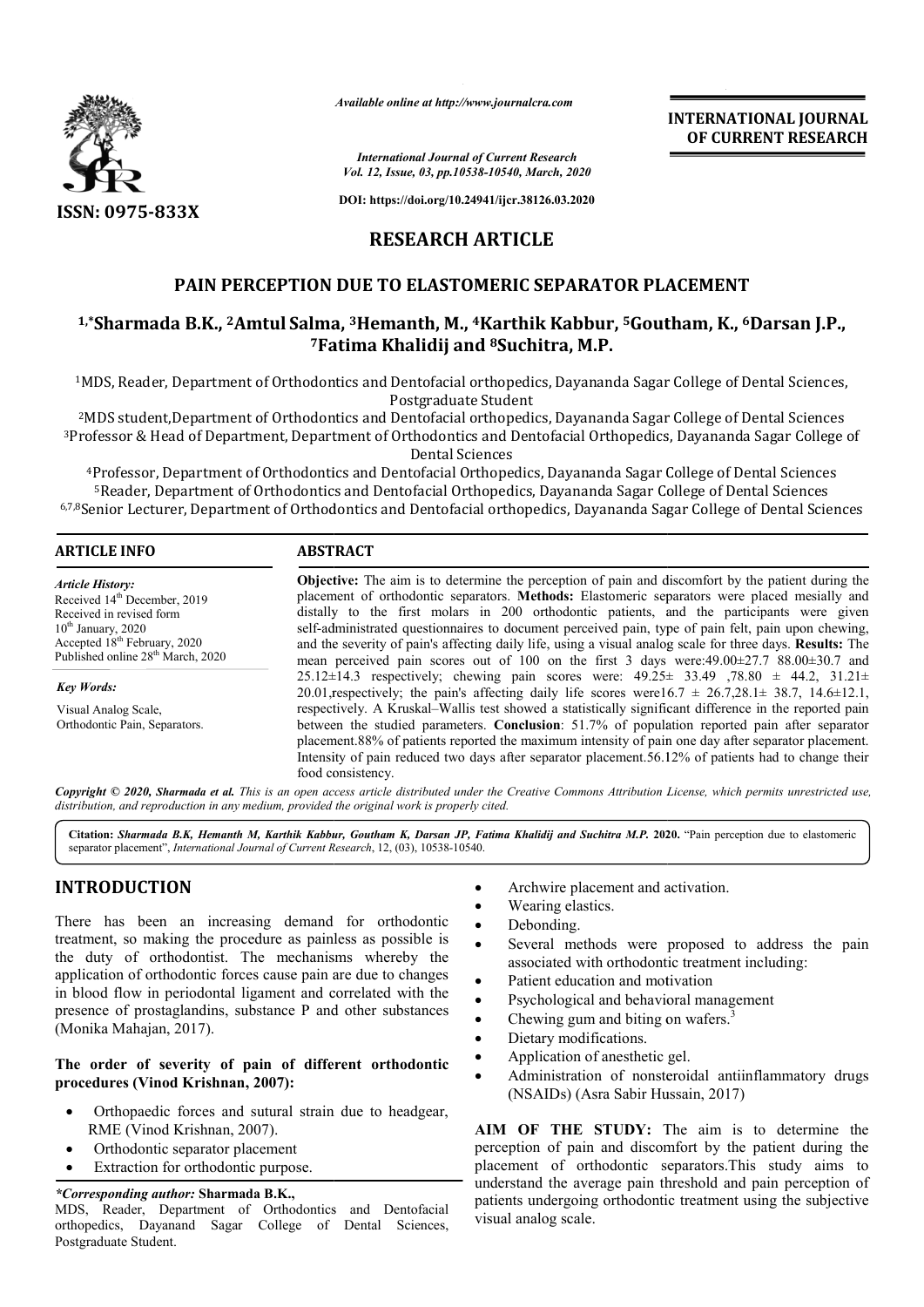# **MATERIALS AND METHODS**

In patients undergoing fixed orthodontic treatment on the day of separator placement a questionnaire consisting of 13 questions related to intensity duration and severity of pain was given to patient. Patients were instructed on how to answer the questions.

### **Dayananda sagar college of dental sciences. Department of orthodontics and dentofacial orthopedics.**

#### **PERCEPTION OF PAIN QUESTIONNIARE**

Name: Date:

Age & Sex: Your dentist/orthodontist:

1) Did you experience any pain during or after separator placement?

a) Yes b) No

2)What was the type of pain?

a) Continuous b) Intermittent

3)When was the pain felt?

- a) During placement of separators
- b) After placement of separators
- c)  $1<sup>st</sup>$  day after separator placement
- d)  $2<sup>nd</sup>$  day after separator placement

4)When was the pain maximum?

- a) During separator placement
- b) After separator placement
- c) One day after separator placement
- d) 2 days after separator placemen

5)What was the intensity of pain?

0 1 2 3 4 5 6 7 8 9 10 0 is absolute absence of pain and 10 is severe and maximum pain that can be felt.

Rate the scale depending on the severity of the pain felt

6)Did the pain interrupt your meals?

a) Yes b) No

7)Did the pain increase while eating or chewing?

a) Yes b) No

8)Did you change your food consistency to soft and finer foods?

a) Yes b) No

9)Did you feel the sense of taste has worsened?

a) Yes b) No

10)Does the pain interfere with your routine work?

a) Yes b) No

11)Have you been irritable with other people due to pain?

a) Yes b) No

12)Was the pain relieved with any other activity?

a) Yes b) No

13)Did you consume any painkiller?

a) Yes b) No

If yes which painkiller was prescribed?

The questionnaire consisted of questions that documented the perceived "pain," "pain upon chewing," and "severity off pain's affecting daily life activities," using a visual analog scale (VAS) with 10 marks for graded scoring.The participants were asked to mark spots on the line that they believed best represented the pain they perceived at that time. On the right end of the line, the phrase"no pain at all" was written, while on the left end, the phrase"very severe pain" was written.

**STATISTICAL ANALYSIS:** The data were analyzed using IBM® SPSS® Statistics, version 20 (International Business Machines Corporation, Armonk, New York, USA), and the level of significance was set at  $P < 0.05$ . Descriptive statistics and comparisons between different parameters of pain and pain scores were calculated.

## **RESULTS**

48.3% of patients reported pain during placement of separators and 51.7 % of patients reported pain after separator placement.53.04% patients reported with intermittent pain and 46.95% reported continuous pain. Maximum intensity of pain according to VAS was experienced 1 day after separator placement . Pain percieved was moderate in intensity in 68.5% of patients ,severe in 20% of patients and mild in 12% of patients.78.8% of patients reported pain while eating and 56.12% of the patients changed their diet to soft.48.5 % of patients routine work was affected..30% of patients comsumed painkillers and the commonly prescribed painkiller was paracetamol. A Kruskal–Wallis test showed a statistically significant difference between the studied parameters (*P < 0.01).*"Pain" and "pain upon chewing" scores were significantly higher than the "pain's affecting daily life" scores. Pain scores started to decrease significantly after the  $2<sup>nd</sup>$  day when each of the parameters was studied over the study period.

### **DISCUSSION**

This study included 200 orthodontic patients. Questionnaire forms was given to these patients and the pain perception was recorded from the beginning of separator placement to 3<sup>rd</sup> day after separator placement. During separator placement 48.3% of patients reported pain, and 51.7 % of patients reported pain after separator placement.The placement of elastomeric separators causes displacement of teeth and the immediate release of biochemicals in the gingival fluid, followed by an increase in the level of prostaglandins E2 and interleukin 1 the next day.2 Therefore the intensity of pain is at its highest after 24 hours, remains bothersome for the next few days and diminishes over next 4 to 5 days.